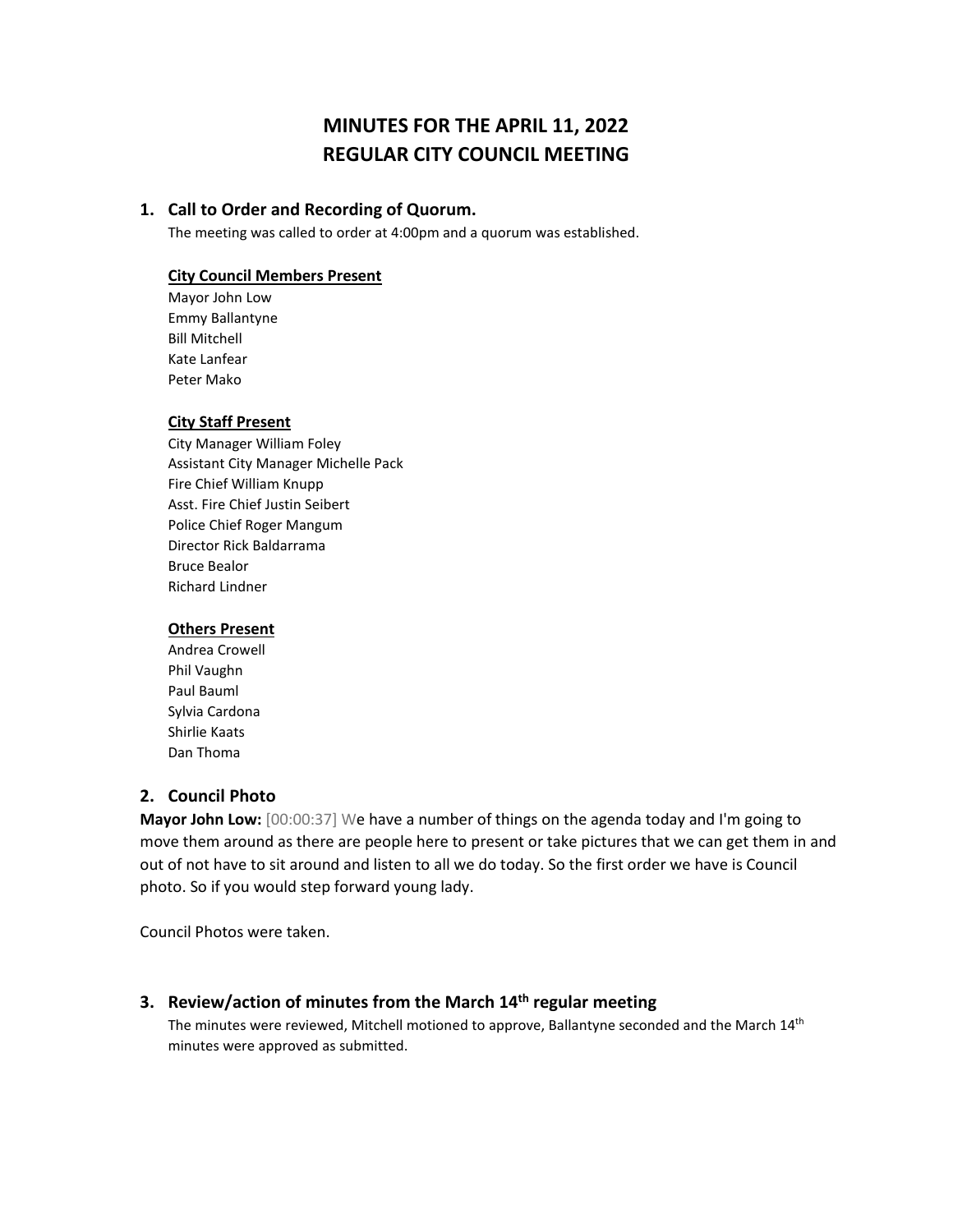### **4. Citizen Comments**

No comments were made.

# **5. Discussion/provide staff direction on presenting the Alamo Heights City Council with a preliminary plan for a proposed drainage project on Geneseo, New Braunfels and Kathrine court.**

**Mayor John Low:** [00:14:25] Okay, we have one other guests here and we have Dan there. So I am going to go back to item number five at this point. And that is a discussion and to provide staff direction on a, it on presenting the Alamo Height's city council with a preliminary plan for proposed drainage project on Geneseo, North New Braunfels and Katherine Court. Bill, you want to introduce this briefly, please?

**William Foley:** [00:14:55] So after some discussion between the mayor and I, we have, I think everyone here has known about the drainage issue on Geneseo. I've been here since 2004 and it's been here since then, and before then. So we went on a little fact finding mission and meeting with our engineer and Rick. We met on site, looked into what we could do to try and figure out. How to get rid of this drainage problems. Had a couple of meetings and we had Dan come up with a preliminary, very preliminary, set of solutions, from those solutions. We identified one that would be a very good solution to pushing all of this drainage water underground. The, that solution involved our neighbors next door because we would have to go underneath New Braunfels and down Katherine Court. We had a couple of preliminary meetings with the management of Alamo Heights and they were open to discussion. And our last meeting ended up with them saying, hey, if this is something you're interested in, we need to involve our council. Well, we're here today to make sure that your interest is there and to seek direction from you to present, this preliminary plan to Alamo Heights. At their May 9th meeting that will allow us to gauge their temperature and if they are in agreement with interest then we can't task Pape Dawson with a more in-depth engineering report, which we will have to get a proposal from them and bring back to you and get, okay by council. So trying to take those steps would be to see if you have interest here today in the plan and also to see if you, if you do have interest that, we bring it to Alamo Heights. Once we find your interest and their interest, then we would bring it back with a proposal from Dan to move forward. That got a little confusing, but hopefully everyone understood.

**Mayor John Low:** [00:17:32] Thank you Bill. And I'm just going to add and during this process. I didn't know this. And maybe you guys don't know either, but from Eldon West to New Braunfels. We have no storm sewer structure. Everything is surface drainage, whereas, Eldon to the East to Harry Wurzbach, we do have a storm sewer system. So and Geneseo it comes from East. I'm sorry from East to West and also North the South and I think everybody drives up and done Geneseo knows it's an issue and the closest storm sewer intake is at Broadway and Katherine Court. And obviously, Katherine Court is in Alamo Heights. And so we have reached out preliminary and they seem to be interested. They may get a new street out of it and add a way to handle some of their drainage but it gives us the opportunity to not only get it off Geneseo, but also get the water from crossing over on New Braunfels right there about halfway between the block where the Harry driveway is. Dan Thoma from Pate Dawson is here. If you guys have any questions to one of, about what the proposed plan is, this is general because there are a lot of agencies involved. I have to get involved with TexDot because North you Braunfels, so it's just whether or not we want to move forward. We have the money for, this ARPA of money that Dan mentioned is available for this. That's what this kind of money is for was for infrastructure. And this is a classic example and we've gotten opinions from Richard's firm that we can use the funds for that project if we are inclined, so I'm going to, because Dan came here, specifically to ask questions. If any of you guys have questions of Dan about the project. Would you please present them.

**Bill Mitchell:** [00:19:25] Dan have you put together any type of cost estimate? Guesstimate?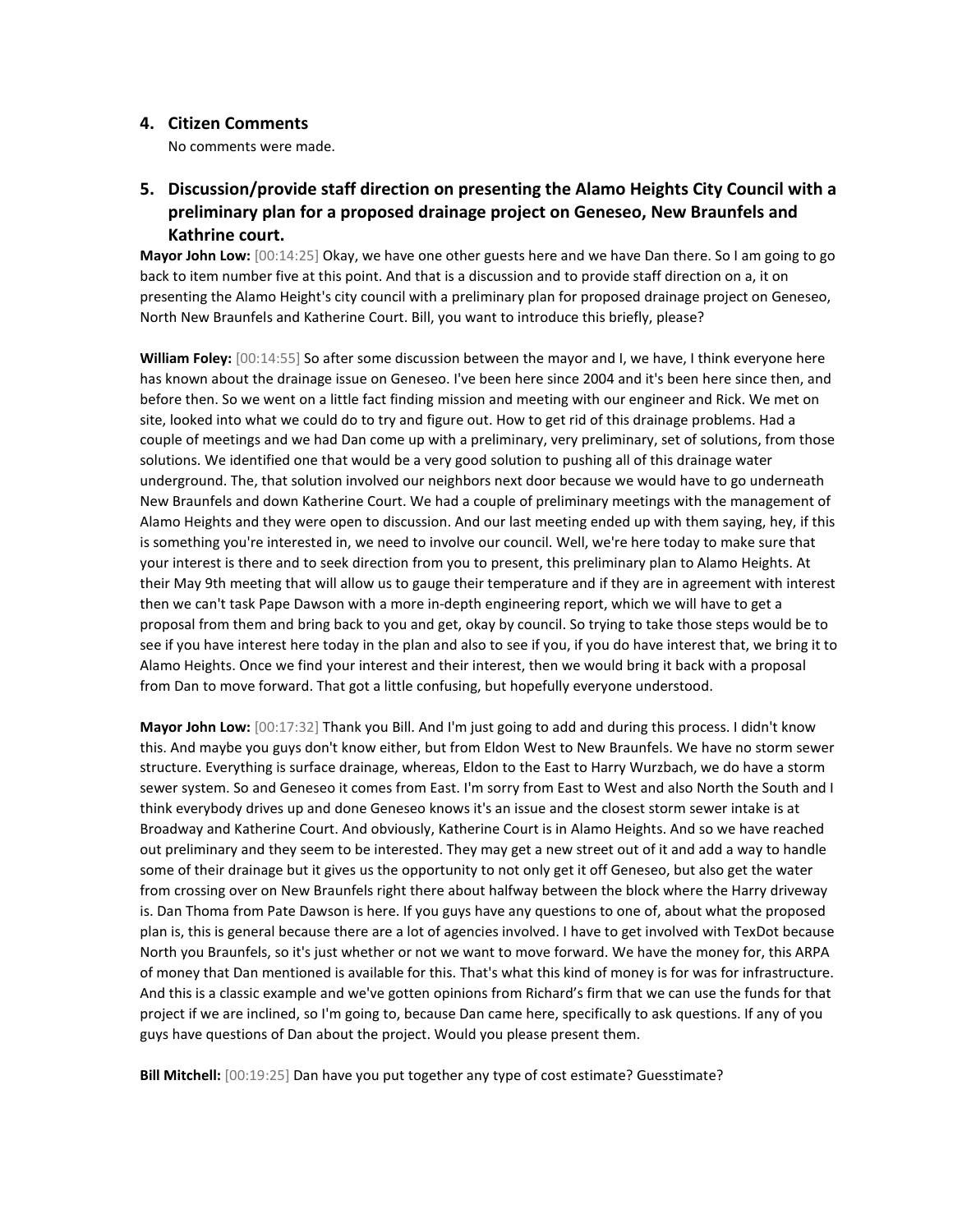**Dan Thoma:** [00:19:30] Very, very high level.

**Bill Mitchell:** [00:19:32] What is that?

**Dan Thoma:** [00:19:33] It was a little over a million dollars for that portion. Again. There's a lot of variables. We haven't gotten into the utilities and all kind of stuff like...

**Bill Mitchell:** [00:19:40] Yeah, I get it. But it's somewhere around the Millions on.

**Dan Thoma:** [00:19:42] Yeah.

**Bill Mitchell:** [00:19:46] And the ARPA money is, refresh my memory about what we have available.

**William Foley:** [00:19:51] Total is 1.3.

**Bill Mitchell:** [00:19:55] So it would be close, it would use almost all of it.

**William Foley:** [00:19:58] Well, it would be close, but we have other money available in our Capital funds. There is a cushion there. We wanted to try to keep a cushion, but there is money available.

**Bill Mitchell:** [00:20:11] Do we have? We've talked a little bit about our, but do we have other parts of that fund earmarked for anything else at this point?

**William Foley:** [00:20:19] Yes. 200,000 for a generator.

**Bill Mitchell:** [00:20:25] Generator, right then we have 1.1 then. Okay. And is there anything else ear marked at that point besides generator?

**William Foley:** [00:20:31] Nope.

**Bill Mitchell:** [00:20:32] Okay. I love the idea. I think personally and I hear more comments about that almost any other than that garbage collection, didn't anything else. So I definitely think about exploring it further, especially given the fact that we have the funds to pay for the majority of it potentially without dipping into our...

**Emmy Ballantyne:** [00:20:58] I agree

**Mayor John Low:** [00:21:02] Thank you, Bill. Okay, Peter any question?

**Peter Mako:** [00:21:12] I'm just agreeing with Bill.

**Mayor John Low:** [00:21:12] Okay. Kate?.

**Kate Lanfear:** [00:21:12] Well, how long would it take to complete a project like that?

**Dan Thoma:** [00:21:17] We haven't looked into that. But if I remember the distances correctly, it, down Katherine Court would be pretty tight moving, um, just because there's a, there's a significant amount of lateral utility crossings. It's probably a few months. It's probably three or four months off the top of my head. Again. We've done a very high level preliminary look. But yeah, approximately. It all depends on other projects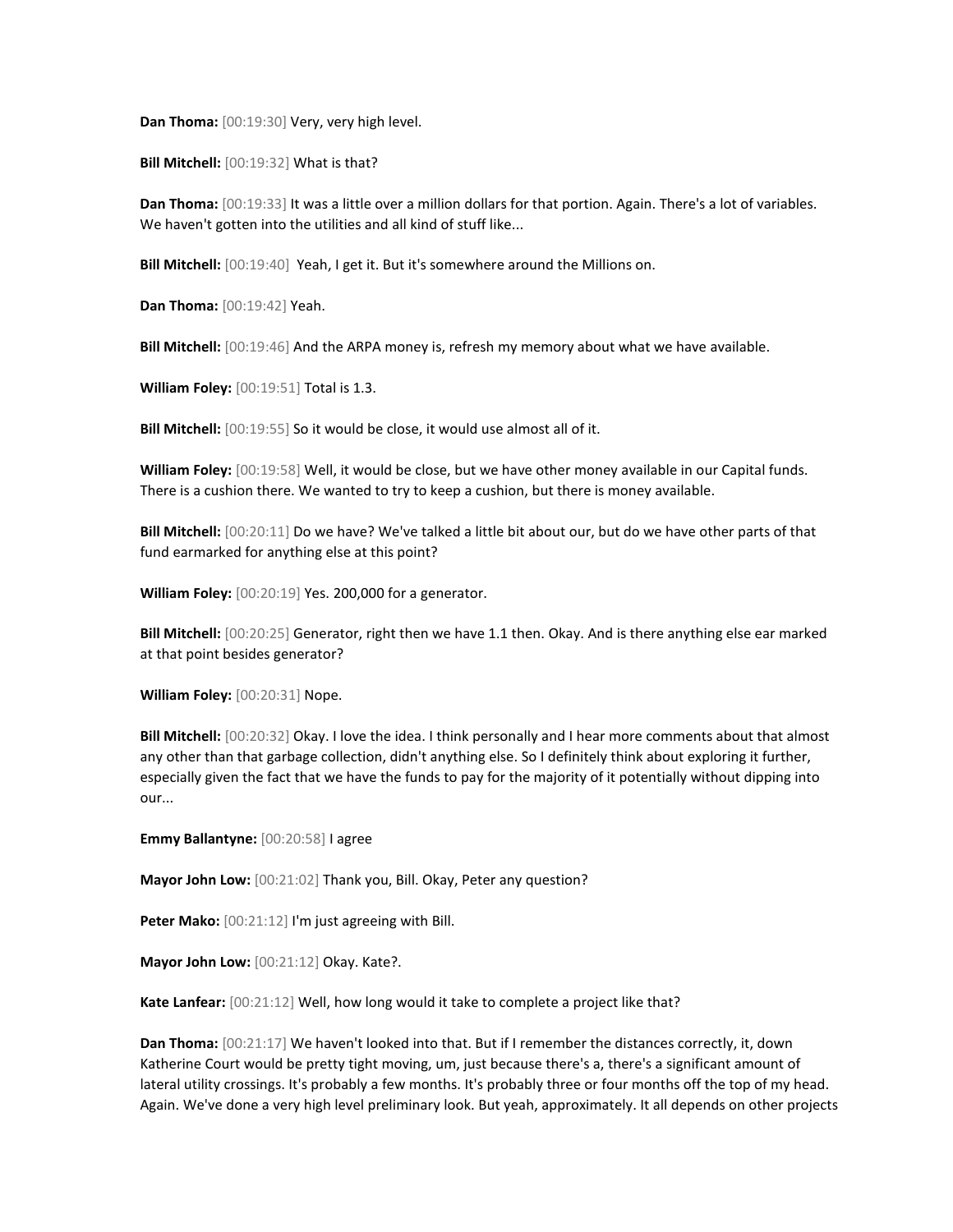going on, and Katherine Courts got some things and if the timing works out that, you know, we got to pause or we got conflicts with other projects that could extend things out. But yeah, top of my head is three or four months.

**Mayor John Low:** [00:22:02] Okay. It seems council, everybody is in favor of moving forward. Any opposed? Okay, Bill you have got that direction to continue courting Alamo Heights for Catherine Court. Uh, on the project.

**William Foley:** [00:22:16] And so going forward, we would bring this before the May 9th meeting in Alamo Heights and then would probably return to counsel in June, to let you know, depending on what their, their reaction is, we could have a proposal before you in June.

**Bill Mitchell:** [00:22:35] Mayor, One more question. Did, had, has any discussion, been had with the residents of Katherine Court, because they seem to be pretty excitable.

**William Foley:** [00:22:44] So, so one of the one of the complaints, no, but one of the complaints that they had was added drainage and this would solve that, possibly.

**Emmy Ballantyne:** [00:22:57] Do we know where Alamo Heights stands on the Katherine Court? Have they voted yet on whether or not to be ...

**Mayor John Low:** [00:23:22] They have, they are approved and very interested in that and we're happy to try to accommodate. So I think we've got some good energy with them. They get a solution. And we get a solution not only for our Geneseo, people, but every going up down New Braunfels. So. Okay, Bill, I think you got what you need there.

**William Foley:** [00:23:40] Yes, sir.

**6. Public Hearing on the recommendation from Planning and Zoning Commission for the following change:**

**Ordinance #1499 AN ORDINANCE AMENDING THE CODE OF ORDINANCES CHAPTER 14: ZONING, SECTION VI: DIMENSIONAL STANDARDS FOR RESIDENTIAL ZONE DISTRICTS A & A-1; ADDITIONAL DESIGN STANDARDS; (8) FENCES AND WALLS, FOR THE PURPOSE OF INCREASING THE ALLOWABLE HEIGHT OF FENCES FROM SIX FEET (6') TO EIGHT FEET (8').**

**Mayor John Low:** [00:23:41] Great. Okay, that takes care of that item. Ma'am. I'm just curious. Do you have something you'd like to say?

**Sylvia Cardona:** [00:23:51] No, no I'm actually just hear to listen in on the new proposed ordinance 1499. I spoke with Fire Chief Knupp this morning. I appreciate him giving me some information. I'm actually a proponent for the ordinance.

**Mayor John Low:** [00:24:05] Okay.

**Sylvia Cardona:** [00:24:05] I want a fence that gives me more privacy after a huge new construction next door. So I'm interested in hearing yall's comments and if I have anything else to add I certainly will.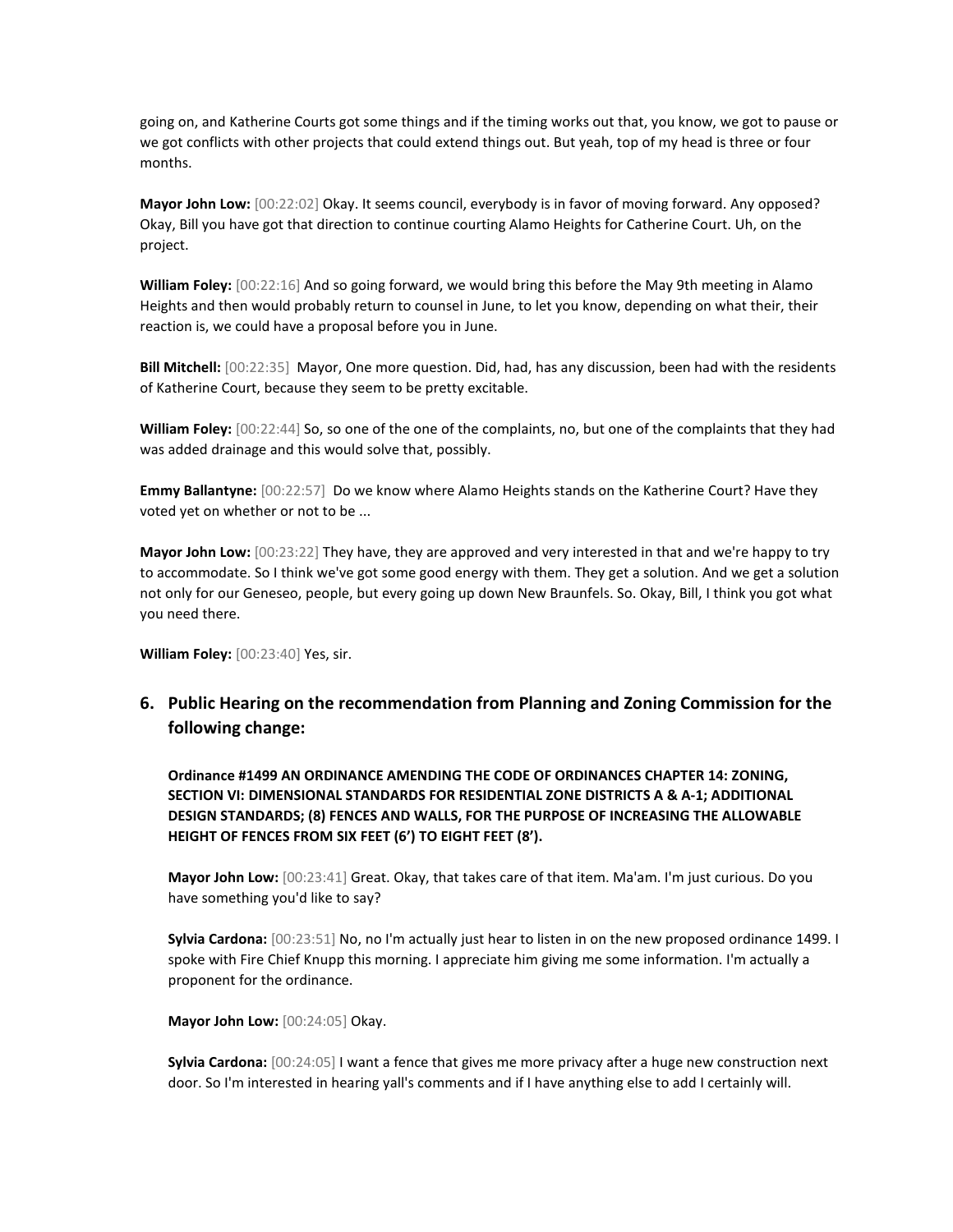**Mayor John Low:** [00:24:12] Okay, very good. Okay. So our next item, we're going to open a public hearing on the recommendation from the Planning and Zoning Commission for the following change which is ordinance, 1499 an ordinance amending the code of ordinances chapter 14, the zoning section. 6 dimensional, standards for residential zoning districts A and A-1 additional design standards 8. I'm guessing this Section 8 fences and walls for the purpose of increasing the allowable height of fences from six to eight feet.

The public hearing is open at 4:24. Would you like to speak, ma'am?

**Sylvia Cardona:** [00:24:58] Sure. I will speak. My name is Sylvia Cardona, I live on the corner of Vandiver and Ivy. And as you know, there are a lot of new homes being built along Vandiver right next to our home. There was a, a bigger home being built and so I certainly would like to have additional privacy and proponent for increasing the height to 8 feet. I think it helps with some of the issues with some of the new constructions versus the older homes in the neighborhood. And I think that you all will agree with me that having a little bit more privacy to enjoy our home, and it's certainly a good thing. I'm not sure if there are any opposition's to that, I certainly would like to hear what those are and we would be happy to address them if it requires further comment, but I read the ordinance to be that it's just changing the height. And that if you were to approve that today, it would go into effect immediately. And for someone like myself, who is ready to add, a new fence, would have the opportunity to do that. Is that correct?

**Mayor John Low:** [00:25:59] Once the ordinance is effective, which if it's approved would be today. I think once it gets registered, which is probably fairly quickly thereafter. Then the ordinance would be an 8-foot fence, would not need a variance.

**Sylvia Cardona:** [00:26:12] Right? And we would just go through the permitting process.

**Mayor John Low:** [00:26:15] Yes, ma'am.

**Sylvia Cardona:** [00:26:17] Great, wonderful thank you.

**Mayor John Low:** [00:26:18] Great. Thank you so much. Anybody else here to speak on, ordinance 14, 1499? Hearing, none.

I'm going to close the public hearing at 4:26.

#### **7. Discussion/Action: Approval of Ordinance #1499**

**Mayor John Low:** [00:26:18 And we'll open the discussion and action on this ordinance. I can add , present what it is. If anybody wants to have a presentation or, a, I know we've talked about this for a while, and it's been before most of us once before. Does any, would anybody have anything to discuss before I ask for a vote?

**Emmy Ballantyne:** [00:26:52] I all I want to say if I came from Board of Adjustments, where 99% of what we talked about, were 8 foot fences so, you can tell that there is a want and desire for it.

**Mayor John Low:** [00:27:02] Yeah, Peter and I've done our time on B of A as well, okay hearing, no further discussion. I'm going to ask for a vote on ordinance 1499. I need to read I guess I do.

**Richard Lindner:** [00:27:22] So open up the next agenda item that's for a motion to approve ordinance 1499 as read, presented.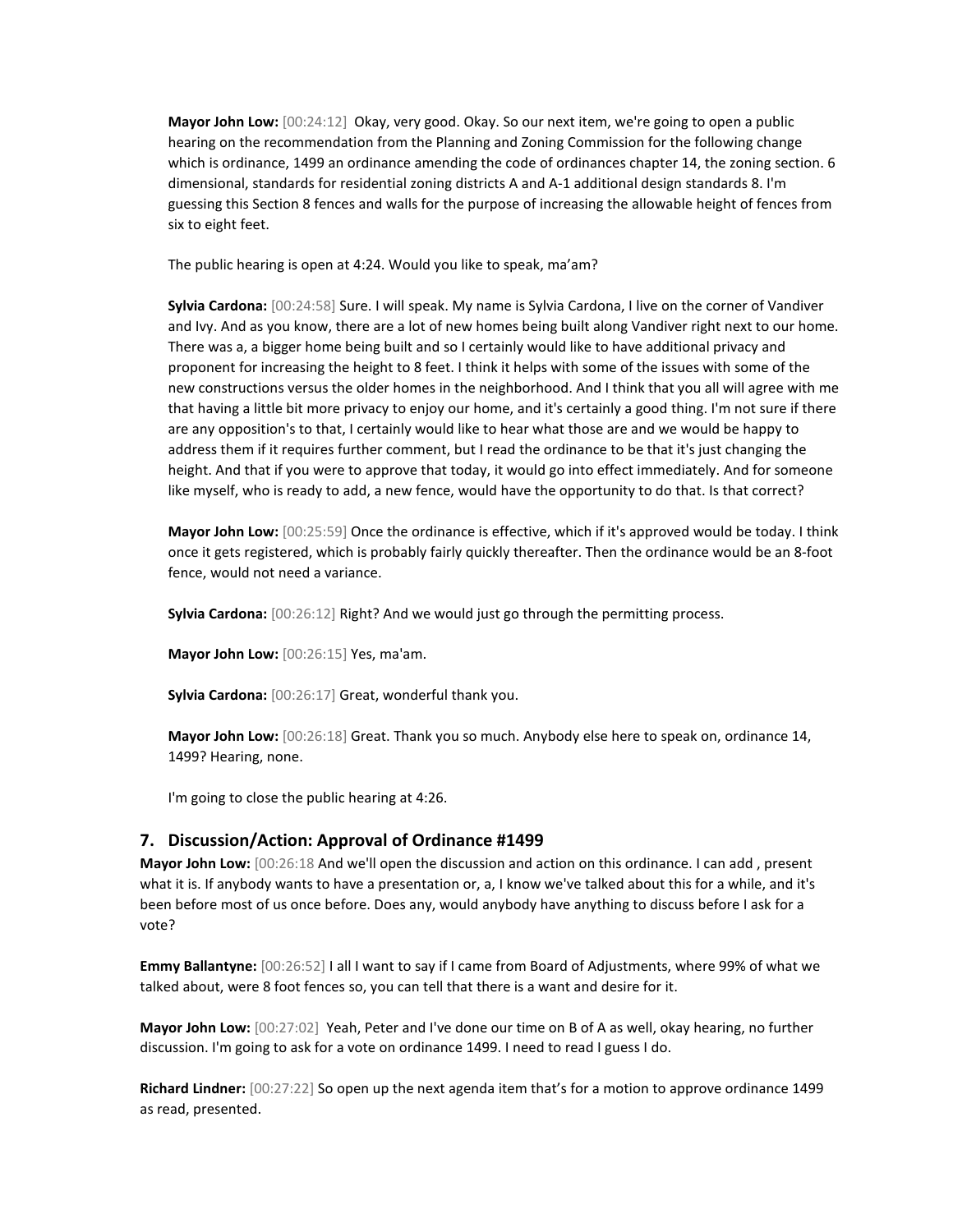**Mayor John Low:** [00:27:30] All right. Well then I'm going to ask for a motion to approve ordinance, 1499 as representative. Okay, good. Perfect.

**Emmy Ballantyne:** [00:27:39] I will move to approve ordinance 1499 as written.

**Mayor John Low:** [00:27:43] Thank you, Mrs Ballantyne. Do I have a second?

**Peter Mako:** [00:27:47] Second.

**Mayor John Low:** [00:27:47] Thank you, Mr. Mako. All in favor? (all say aye)Any opposed? Ordinance 1499 is adopted. Thank you. Thank you for coming. We appreciate you today.

**Sylvia Cardona:** [00:27:55] Thank you for your time and service we appreciate it.

# **8. Public Hearing on the recommendation from Planning and Zoning Commission for the following change:**

**Ordinance #1500 AN ORDINANCE AMENDING THE CODE OF ORDINANCES CHAPTER 14 ZONING, SECTION VI: DIMENSIONAL STANDARDS FOR RESIDENTIAL ZONE DISTRICTS A & A-1; FOOTNOTE "A" OF FIGURE A: SUMMARY OF DIMENSIONAL REQUIREMENTS, TO REVISE AND CLARIFY FRONT SETBACK REQUIREMENTS.**

**Mayor John Low:** [00:27:58] Okay, we're going to go on to the next item, which is a public hearing on ordinance 1500. This is a public hearing on the recommendation from Planning and Zoning commission for the following change. Ordinance, 1500 ordinance. Amending, the code of ordinances chapter 14, the zoning section, 6 dimensional, standards residential Zone, districts, A, and A 1 foot up a, a figure, a summary of dimensional requirements to revise and clarify front setback requirements. Is there anyone here to speak at the public hearing on ordinance, 1500. I'm sorry.

We're opening the hearing and 4:28. Is there anyone here to speak on ordinance 1500?

Hearing none, I'm going to close the public hearing at 4:28.

### **9. Discussion/Action: Approval of Ordinance #1500**

**Mayor John Low:** [00:27:58]. Next item is a discussion of ordinance 1500 similar drill any questions for Rick or Bill as to the effect of Ordnance 1500 and what we're trying to achieve by adopting it? Nope. Okay, then. I'm going to ask for a motion to adopt ordinance 1500 as presented.

Peter Mako: [00:29:23] I'll make a motion to approve ordinance 1500 as written.

**Mayor John Low:** [00:29:31] Thank you, Mr. Mako, Mrs. Lanfear, all in favor. (all in favor) Any opposed? Hearing none, Ordinance 1500 is adopted. Thank you all very much Rick and Bill. Thank you all for presentation, running this through Planning and Zoning. I think they both were going to do a good job and help with the administration of our ordinance.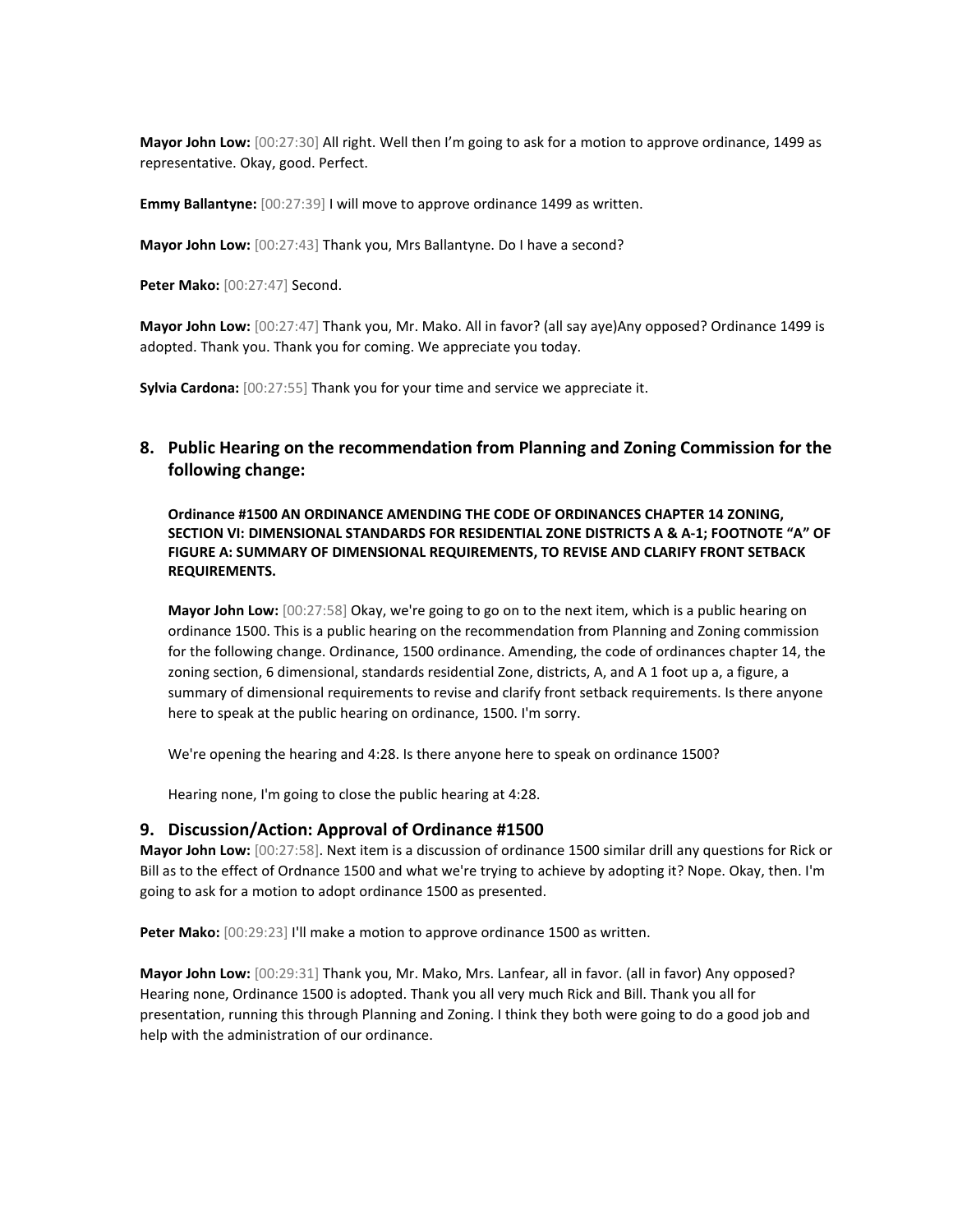**William Foley:** [00:29:52] Mr. Mayor if I could just say that I would also like to give thanks to BJ Bealor. He's here, he is our new plans examiner, and he has given a lot to the discussion as has Richard. So thanks to both of them.

**Mayor John Low:** [00:30:07] Great. Well, appreciate both you guys. And what you've done to help us clean up our ordinance and make it more workable. So, thank you.

#### **10. Presentation: Annual Financial Report as presented by Phil Vaughan**

**Mayor John Low:** [00:06:38] Next item, I think I'll move around, is the audit. Phil Vaughn is here as he usually is this time of the year to discuss the audit, you have a copy of it and your material, you saw that we got very good report. Phil, do you want to present just the highlights for us?

**Phil Vaughn:** [00:06:58] Sure that'd be great.

**Mayor John Low:** [00:06:59] Thank you.

**Phil Vaughn:** [00:06:59] Thank you. My name is Phil Vaughn, I'm the independent CPA you hired to do your annual report. So I know you know this, but just so we're clear. So we're taking your numbers or making sure that they're in this report accurately and we're issuing our opinion on them. So, when you give this to your citizens or your bond holders, they can notice somebody else's independent of the city looked at it as a group agreed with us. So we did our due diligence and we agree these are good numbers at giving you a clean opinion scores what you want. And while we're doing that. We're also looking for anything that you might have done inappropriately things, that we think you should be doing better, but we don't have anything like that. There's a letter that accompanies, this that's kind of loosely stuck in there. It has required Communications about if we had the difficulties doing the audit and disagreements mismanagement or something like that. In that letter is pretty boilerplate. Just letting you know that we didn't have anything like that. On the actual financial statements. I will say that. After a brief COVID, hiatus. I mean, you did get the award for excellence in financial reporting. So, this is submitted to the government Finance Officers Association, and they graded it, and they tell you that you did a good job. So you have that in here. This will be submit again. Assuming not another COVID hiatus. Had just a couple pages on touch on. So please, if you have questions interrupt me, I'd be happy to answer them and just the first page to turn to is 53. It has your compared to the general fund for this year compared to last year. So you'll see here when it compares to two years revenue was up in 2021 to 6.6 million and that was better than what you had budgeted. Most of the increase was in your property taxes. It's an increase of about two hundred and fifteen thousand over the year before on the actual spending side. You're spending side, you're spending went up as well about 275 Scott, five percent over the year before most of that was in police and fire salaries and a couple vacancies that you had sold just last year. So you're below that and that other financing sources and uses you'll see a transfers out of 1 million dollars on 59. That's the what you normally contribute to your could be replaced with fund and the project's done for streets, and then you also give you additional 550,000 this last year. And so that was anticipated to decrease your fund balance for 2021 by 550,000, your 2021 budget, but you'll see that third line from the bottom, you actually added 253,000 to fund balance. So much better than what your budget anticipated and you're ending it, just under five point, five million fund balance. And so the general way that you try to determine whether that's a good number or a bad number is to convert. Into a months of operating costs to know what you have in reserve generally. Six months is considered very healthy. But again, because you guys are on a different year end, you kind of have 10 months before your taxes really start coming in again. So you kind of want a little bit more cushion and in your budget, usually you try to plan for eight months. And so right now you're at just a little over 12. If you use last year's, if you use 2022 budget, you have a little over 11 months in fund balance. So if you take how much do you have, that's over the eight months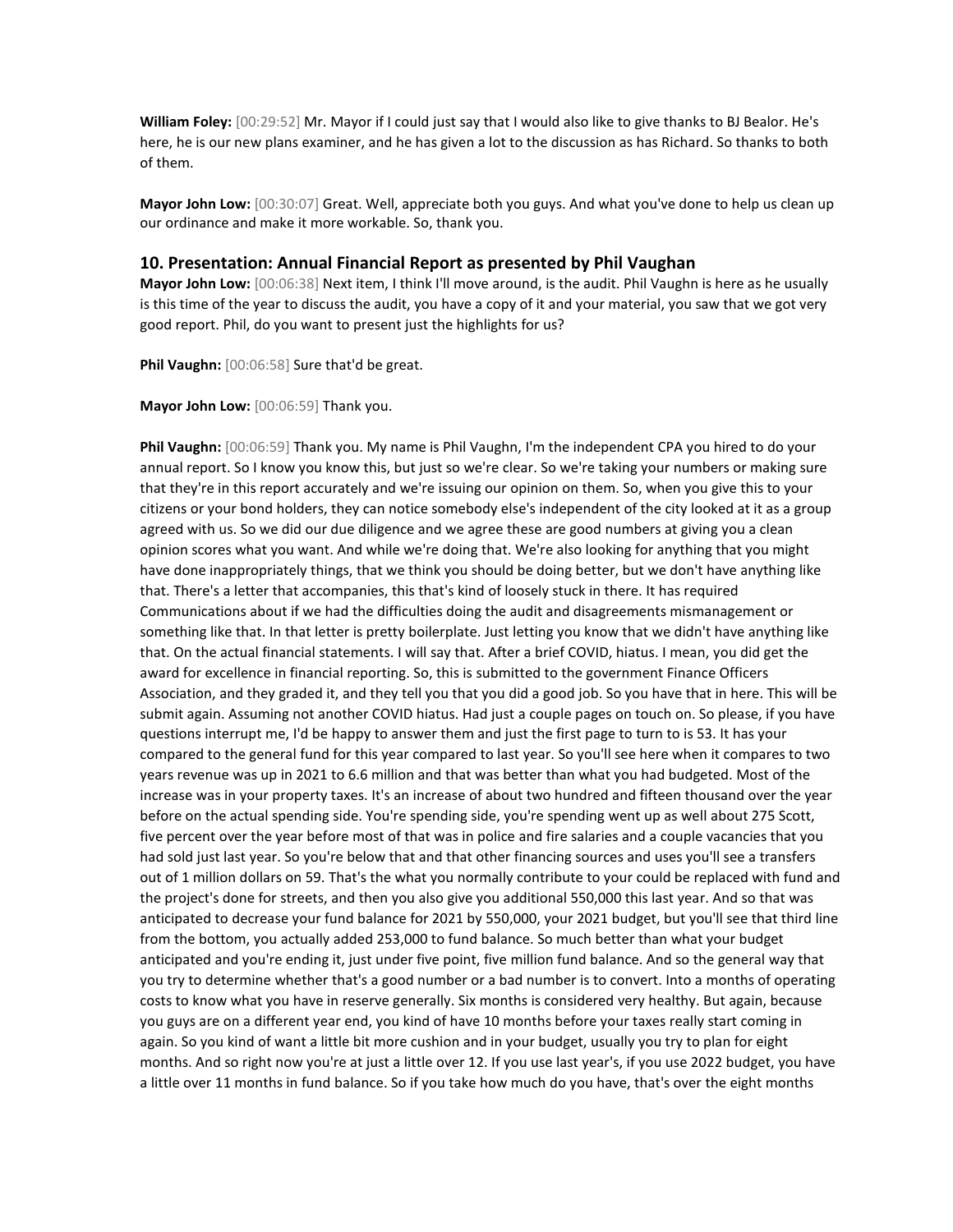markets about 1.9 million. So if you needed more for streets, you have a little bit more. You could dip into and still have the eight-month reserve that you want to have.

#### **Mayor John Low:** [00:10:35] Wonderful.

**Phil Vaughn:** [00:10:37] That also has no consideration for your ARPA money, which is on top of that. So, it's not in here, it's another 1.3 million that you have available to you. I know that they've they're talking about how to spend that money and they're going to give you some recommendations about it. If you don't already have grand plans. And then the second of two pages is 19 and 20 and it has the residence buttons on it. And so, the first column is the one we already talked about next column is your capital projects fund. You'll see if the bottom you ended up 1.7. So you spent a little over a million on your street and you're at the end of last year. You were just starting the engineering on the next phase. So if you would pretty much completed that. So that 1.7 is pretty good. Figure for what you have for what you're planning on going forward. That's debt service next to that has six hundred eighty seven thousand the way you've been doing your tax rate to your chipping away at that a little bit. So you should this summer when people pay the rest of their taxes, have enough to complete the rest of your debt service, but when you set your budget for next year, you might want to get a little bit more precise on the text split between I&S and M&O, or just know that eventually down the road, when you get towards the end of these bonds, you might have to take a little bit in from the general fund to help out to pay off the final balance. If you keep chipping away at is just a little bit. Next. Let's put the replacement file. You'll see you're up to one point four million. It's about the ARPA fund next to that shows a zero, but that's because the money just refundable, if you don't spend it, I'm sure you're going to find a way to spend it, right. Right we are going to spend it and not give it back to the government. So once you start spending that's where the 1.3 million will come into... and the police forfeitures of the 537,000 keep in mind that I told your staff about this too, if that's considered Federal money. So when you spend it, so, I go to the federal rules and when you mix that with the ARPA that can get you into where you would need to have Federal audit that year so you might spend it all. Also something to keep in mind. We're probably going to have that one way or the other between that and ARPA. But just that's just something to think about. And that is really all I'd like to touch on unless you have any questions I can clarify.

**Mayor John Low:** [00:12:55] Thank you so much. Really appreciate what you do for us. Thank you, Michelle, without you Phil can't… garbage in garbage out. So thank you so much for all you've done for the budget again. Any other questions for Phil? Thank you. I'll see you this time next year.

**Phil Vaughn:** [00:13:17] Yeah. Thank you.

#### **11. Discussion/Action: Approval of Annual Financial Report**

**Mayor John Low:** [00:13:18] All right. Great. Thanks. Phil. Okay. Let me skip down to okay there is your presentation. Okay. So then I am going to ask for a motion to approve, the annual financial report prepared by, where's your company name Phil and by Phil Vaughn and Company, Associates as just presented. Do I have a motion?

**Kate Lanfear:** [00:14:00] Motion to approve the annual financial report as presented.

**Mayor John Low:** [00:14:00] Thank you Mrs. Lanfear. Second?

**Peter Mako:** [00:14:01] Second.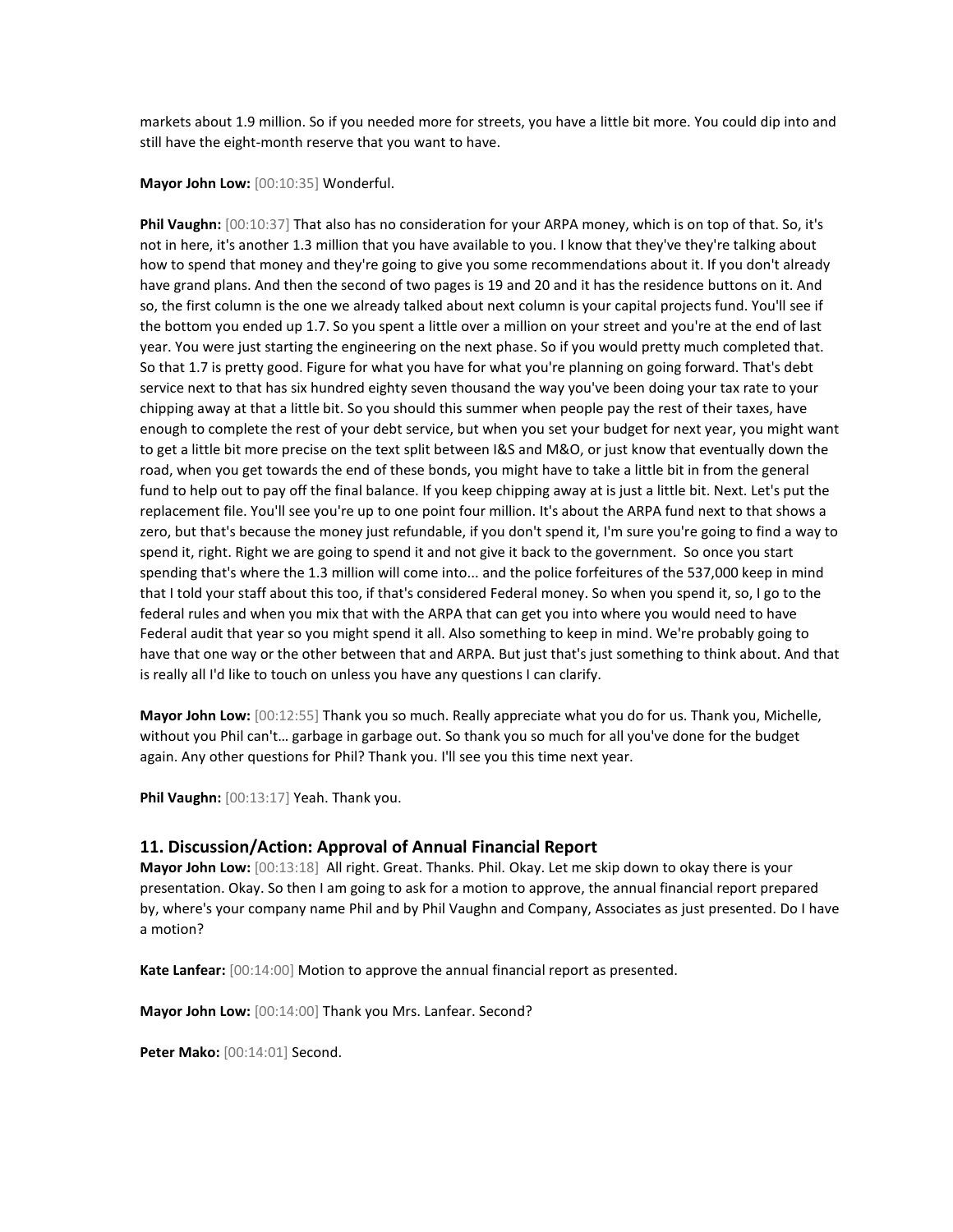**Mayor John Low:** [00:14:01] Thank you Mr. Mako. All in favor? (all say aye) Opposed? All right, the comprehensive financial audit is approved. Thank you very much for your help Phil.

**Phil Vaughn:** [00:14:13] Thank you. If you have any questions, please feel free to wake up the middle of the night. Bye.

# **12. Discussion/Action: Holding a Special Council Meeting on June 6th 2022 and cancelling the June 13th, July 11th Regular Council Meetings.**

**Mayor John Low:** [00:30:07] Great. Well, appreciate both you guys. And what you've done to help us clean up our ordinance and make it more workable. So, thank you. Okay, next item I have is item 12, which is discussion on moving the June 13th and, regularly scheduled June 13th meeting to June 6 and then canceling, ah let see, and then also discussing the June 11th council meeting. Let's take those one at a time. Any issue with counsel if we move the June meeting up a week to the first Monday in June,

**Emmy Ballantyne:** [00:30:50] I'm actually out of town.

**Peter Mako:** [00:30:50] I'm out of town.

**Mayor John Low:** [00:30:50] You are. Okay,

Peter Mako: [00:30:52] Pretty sure it's that week.

**Mayor John Low:** [00:30:55] Okay.

**Emmy Ballantyne:** [00:30:59] Can we zoom in like we used to?

**Mayor John Low:** [00:31:02] Well, we have to have a physical quorum present,

**Richard Lindner:** [00:31:04] Correct.

**Mayor John Low:** [00:31:07] So, okay. What about the 13th? Are we, the 13th still okay?

**Emmy Ballantyne:** [00:31:19] I'm in town on the 13th.

**Peter Mako:** [00:31:19] I'm in town.

**Mayor John Low:** [00:31:19] Are you sure?

**Peter Mako:** [00:31:19] I'm 98% sure.

**Mayor John Low:** [00:31:19] Okay. Okay. Well, then let's just go and leave the meeting on the 13th. And we'll just we'll operate according. So next item is traditionally July meeting and in the summertime, we have tried to give counsel a month off. Unless there is extraordinary business and which case we would hold a council meeting. Is anybody opposed to tentatively canceling that meeting unless it's necessary?

**Emmy Ballantyne:** [00:31:49] Nope.

Peter Mako: [00:31:53] No opposition here.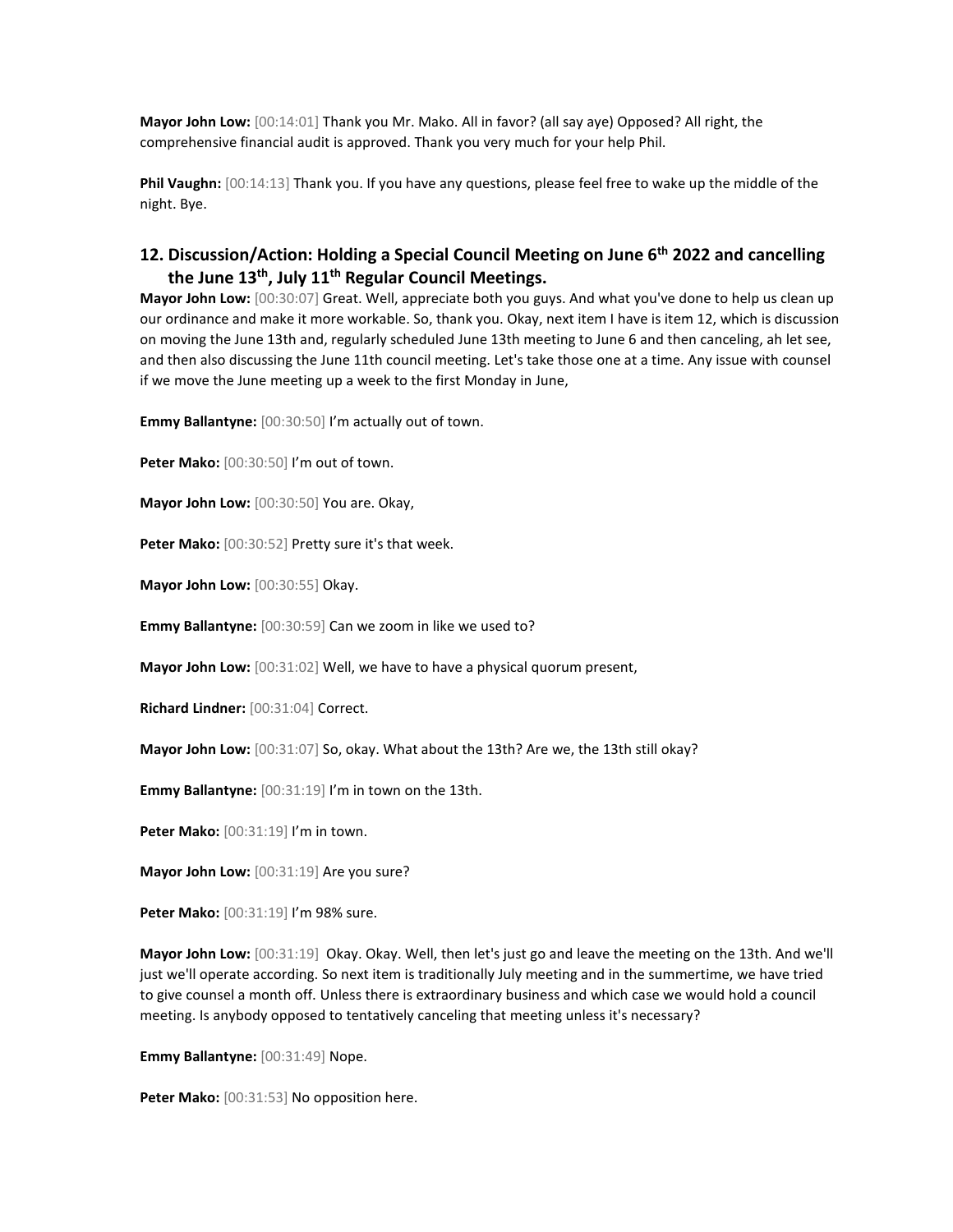**Mayor John Low:** [00:31:54] Okay, so we've got direction on both those Bill?

**William Foley:** [00:31:57] Yes sir.

# **13. Discussion/Action: To accept the submitted proposal and allow the City Manager to negotiate a contract and purchase 1 Sutphen Fire Pumper for the Fire Department.**

**Mayor John Low:** [00:31:57] Thank you. Okay. Now, the next one is a discussion item, about a new fire truck Bill and or Billy and you want to make a....

**William Foley:** [00:32:10] So I'll just start off and say that myself, Michelle, Billy and Justin have met on several different occasions. Billy and Justin have of course, dug the deepest on this. And I think what you're presented with here is a very fair and understanding selection of a fire truck that will enhance our firefighting capabilities for the next 20 years. As I said in my email. I think Chief Knupp and Justin, did a very good job of steering away from the seat warmers and making sure that they're getting items inside this fire truck that promote fire safety and the firefighting capability of the vehicle. So Billy, of course, has all the technical answers, that, if you need them. I will say that we are in a very strange time for buying fire trucks and having praised Billy for making the selection that they did. I just want you to know that your friends and neighbors next door are looking at one in the 820 range now. So kudos to Billy for bringing this in where it's at.

**Bill Mitchell:** [00:33:35] What's the reason for the two hundred thousand dollar increase? Is it bigger?

**William Foley:** [00:33:39] Billy has been discuss...

**William Knupp:** [00:33:41] The difference in that one and in ours, is they're essentially the same trucks, but there is probably not one area on that fire truck that they're not customizing one form or fashion or another. They're just they have their hands on a little bit, all of it. Ours where we were able to save a lot of money, we took this section and yep we like exactly how it is and we have this section and here's our, our wish list. So, to speak was a lot lower of touching every single compartment, every single area that truck and really, the most important part was the ladder chutes so that we could get all the ladders we wanted on there. And so, it just worked out very well for us. And we found this out in 2014 that this particular company, they generally seem to be lower than anybody else as well. But the quality is still way up there. So that's the big difference right off the bat.

**Bill Mitchell:** [00:34:34] Yeah. Thank you.

**Mayor John Low:** [00:34:35] We got our last truck from this company in 2013?

**William Knupp:** [00:34:37] Yes, sir. In 2014. We got this truck from the, it's called the Sutphen Company. They've been in business for a roughly 130 years, family-owned business, the entire time. They still, that, we as matter fact, Justin was up there in 14 talking to one of the people who have the last name was Sutphen. They are really pretty good to work with, they've taken good care of us. And this is replacing our 2002, Engine 2 right now. So our small pumper that we've had, done us a great job as well. But it's just time for it to get swapped out.

**Mayor John Low:** [00:35:13] What's, Billy, what's been our experience with our 2014 truck as far as use reliability?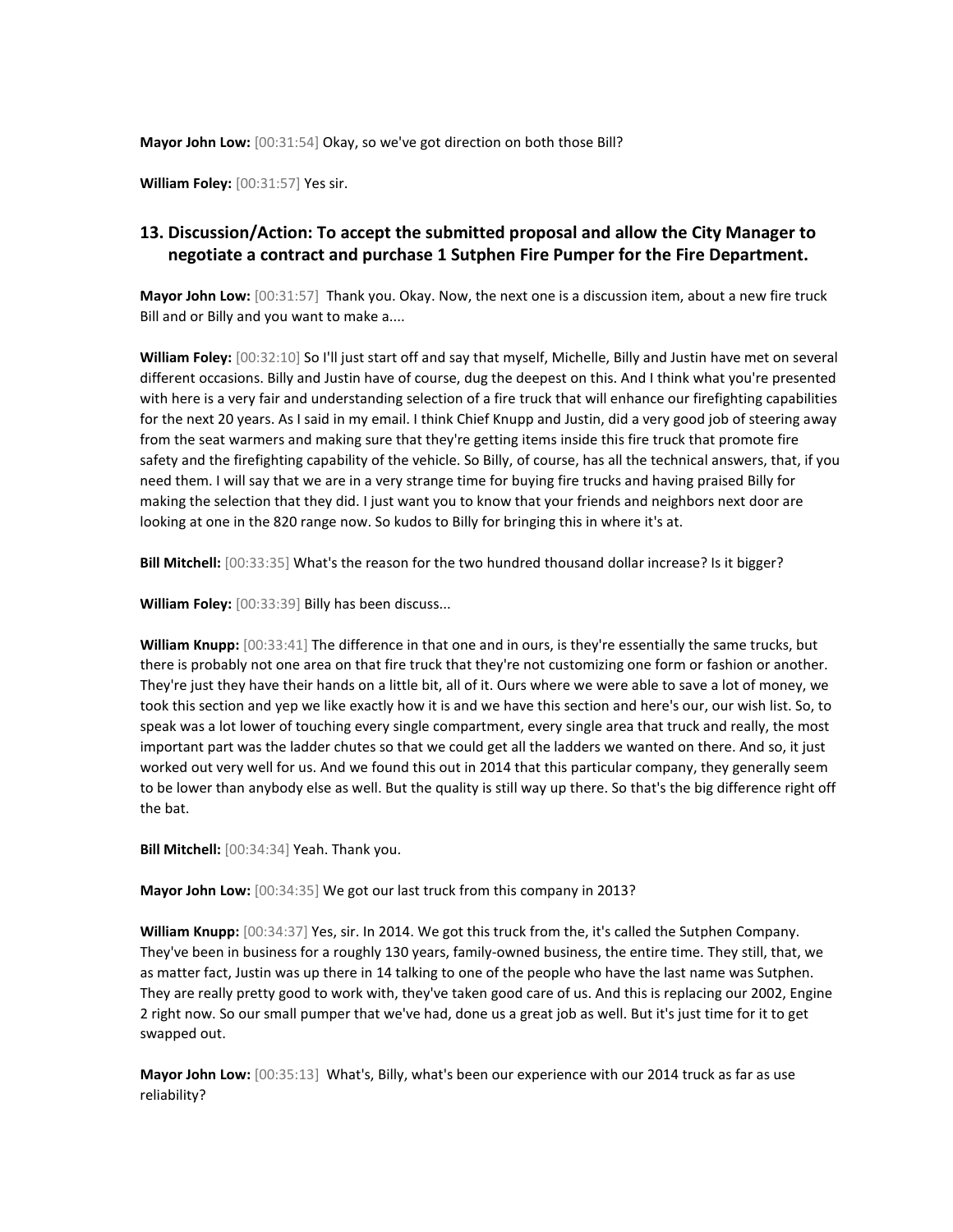**William Knupp:** [00:35:20] We have been what we were afforded when we got the 2014 truck is we were able to get the entire fire crew on one apparatus. That was the biggest push that we had back then. And there were some safety enhancements back then it had a larger pump then Engine 2 does today. It had a, like I said, bigger seating capacity. Everybody could, it's newer more modern better enhancements for the safety of the firefighters and for firefighting capabilities. What this new truck is, it's a step above that again. We have again a larger pump capacity and a larger tank this time. So the minute we pull up to the house. We have 1,000 gallons of water to work with which in most cases is quickly as we get called for you guys. 1,000 gallons is going to really take us over the top where we may not even have to hook to a hydrant and saves even more time fighting the fire. Also the safety is increased even more on the cab design. We got a larger cab that has more ability to keep the firefighters safe. And then the biggest thing, like I said, just a moment ago, is a very large complement of ladders. We were able to put our 35-foot ladder, 24 foot ladder and are 10 and 14 and a half which that allows us the ability to do any elevated operation in Terrell Hills without the need of another fire department here. Because of our ordinance, we don't have anything over 35 feet. So that ladder can get us there and it's very… where we are the last city with the small truck that has the big ladder. Now if you get the big ladder trucks here in a lot better shape, that's really the big enhancement that we were really working for Sutphen was the one that really worked with us and got us exactly what we're looking for. We're just tickled to death when they said. Yeah, as a matter of fact, they were pretty tickled too when they said, oh my gosh. I think we can build that. And so we kept playing around with the design and they gave us exactly what we were looking for. So which was great.

**Mayor John Low:** [00:37:21] And operationally, though, our 2014 truck has performed to our, to our needs and standards. We have no issues?

**William Knupp:** [00:37:28] They all have issues here and there are little things here and there. But to date, honestly, we've probably spent more money on the 2002 that we have on the 14. So, and again, that's we're doing well with it. And we have a little, we have fuel issues, the fuel gauge, and they came and took care of that all three or four times just to make sure they had it exactly, right. So they've been very responsible to us and honestly, we're all really happy with the performance of the Engine 1.

**Mayor John Low:** [00:37:57] Great,

**Bill Mitchell:** [00:37:58] So our money is coming out of the ERF? It's really scheduled here a million six and they are up right now.

**William Foley:** [00:38:04] Yes, and that's what it's, it's there because council thought this up and we built it. And, and we knew this was coming and we're here, so yeah, it's there.

**William Knupp:** [00:38:17] So, the proposal that you guys have, is that I think you see it on that next page there. And that has all the information on there. If there's anything you put..

**Bill Mitchell:** [00:38:24] Will our old pumper truck last another two years till we get the.

**William Knupp:** [00:38:28] Oh, yes. Yes. Yes, as a matter of fact, guys are doing PM's on it today and it's still purring like a kitten as well.

**Emmy Ballantyne:** [00:38:39] Is there a possibility to sell that 2002 down the road?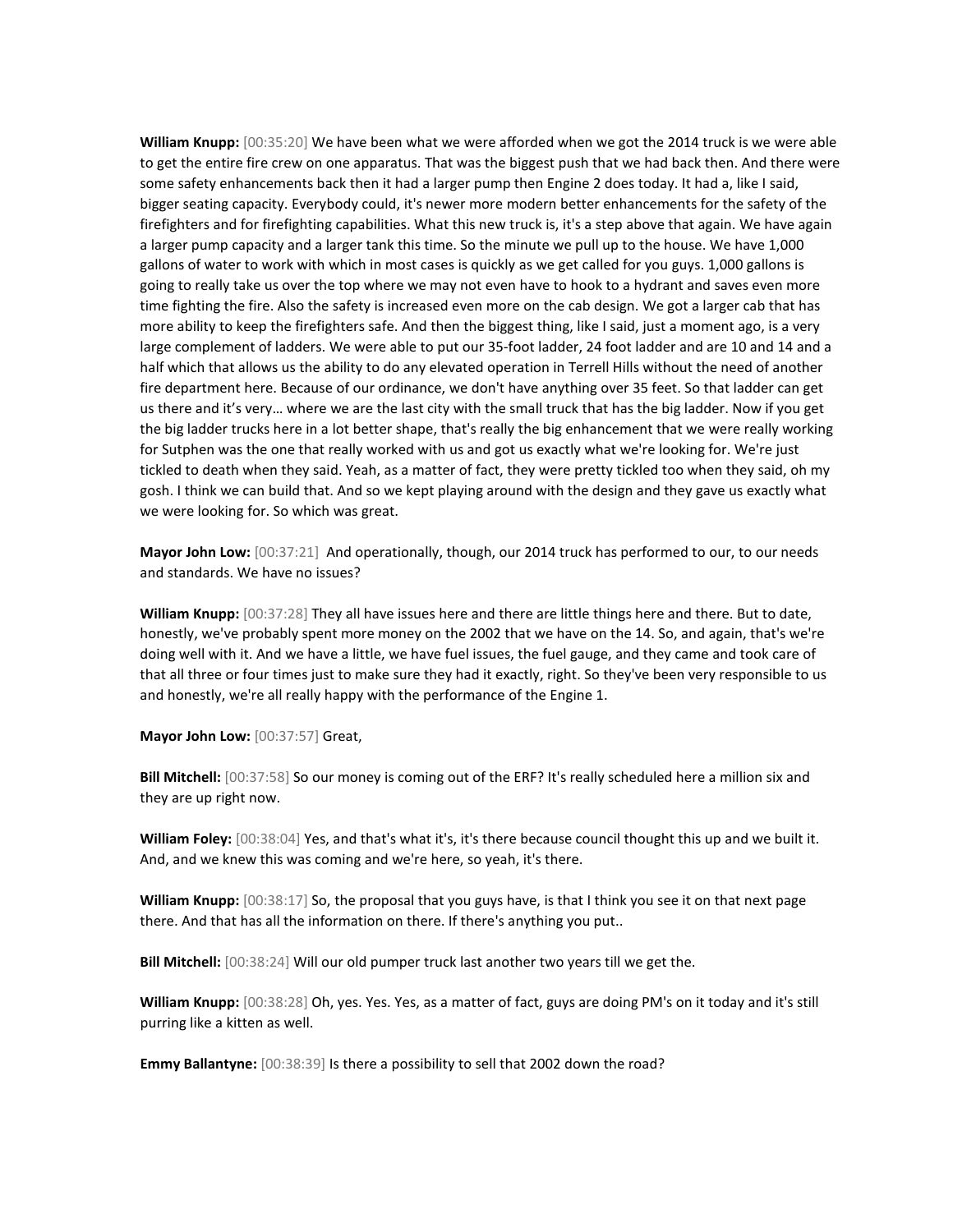**William Knupp:** [00:38:40] Yes. We're going to do a couple of options. That's how what we did with the old engine one is we sold that later. Just to another fire department that was looking forward. We tried with that fire, fire truck broker, and we had a couple bites, but nothing really took off after that and then out of the blue, this small volunteer department got it and they bought it for ten thousand dollars and which you've spent hundreds of thousands and you got 10,000 out of it, but they were ecstatic with it and we were able to put that money into the ERF to help recoup tiny little bit of this. But we're going to attempt the same thing as well as a ask Sutphen if they do any type of trade in value or anything like that, because that is one thing that is starting to change. That some manufacturers have a trade-in allowance.

**Emmy Ballantyne:** [00:39:26] Or maybe buy back some of it for parts and things like that.

**William Knupp:** [00:39:29] Things like that. Yes, we're going to explore those options as they move forward.

**Mayor John Low:** [00:39:35] Okay, now that we had a discussion about our new little fire truck. Bill, we had talked about putting a number there.

**William Foley:** [00:39:44] So the number. The number that what we're seeking is permission from you, to allow the city manager, to negotiate a contract and purchase the 1 Sutphen fire pumper. For the fire department with a price, not to exceed \$667,815.11 The actual price the fire truck is twenty thousand dollars cheaper because we are making a one-time bonded payment were asking for that not to exceed the money as a contingency to… any problems that we have in this build. If we run into a problem and we need to utilize that extra twenty thousand dollars to go forward without having to wait a month to talk to council.

**Mayor John Low:** [00:40:32] We think that's enough wiggle room?

**William Foley:** [00:40:34]We believe, We believe that's enough wiggle room. Yes, sir.

**Mayor John Low:** [00:40:37] Okay.

**Bill Mitchell:** [00:40:40] So that project total cost, the 667 is what you are talking about not to exceed.

**William Foley:** [00:40:45] Yes, not to exceed.

**Mayor John Low:** [00:40:47] Okay, so I don't know if that requires a motion that's just direction. So..

**Richard Lindner:** [00:40:54] If you want him to be able to negotiate and sign on the dotted line or have the mayor sign on the dotted line...

**Mayor John Low:** [00:41:01] It's a pretty big ticket item. I think I'll ask for a motion. Okay? Okay, so I'm going to ask for a motion to grant authority to the city manager, to negotiate a contract and purchase of a Sutphen fire pumper for the fire department, pursuant to the proposal dated March 24th, 2022 with a cost, not to exceed \$667,815.11 Do I have a motion?

**Bill Mitchell:** [00:41:31] Yeah, I move that we authorize the city manager to do what you just said.

**Mayor John Low:** [00:41:39] Do I have a second?

**Emmy Ballantyne:** [00:41:41] Second.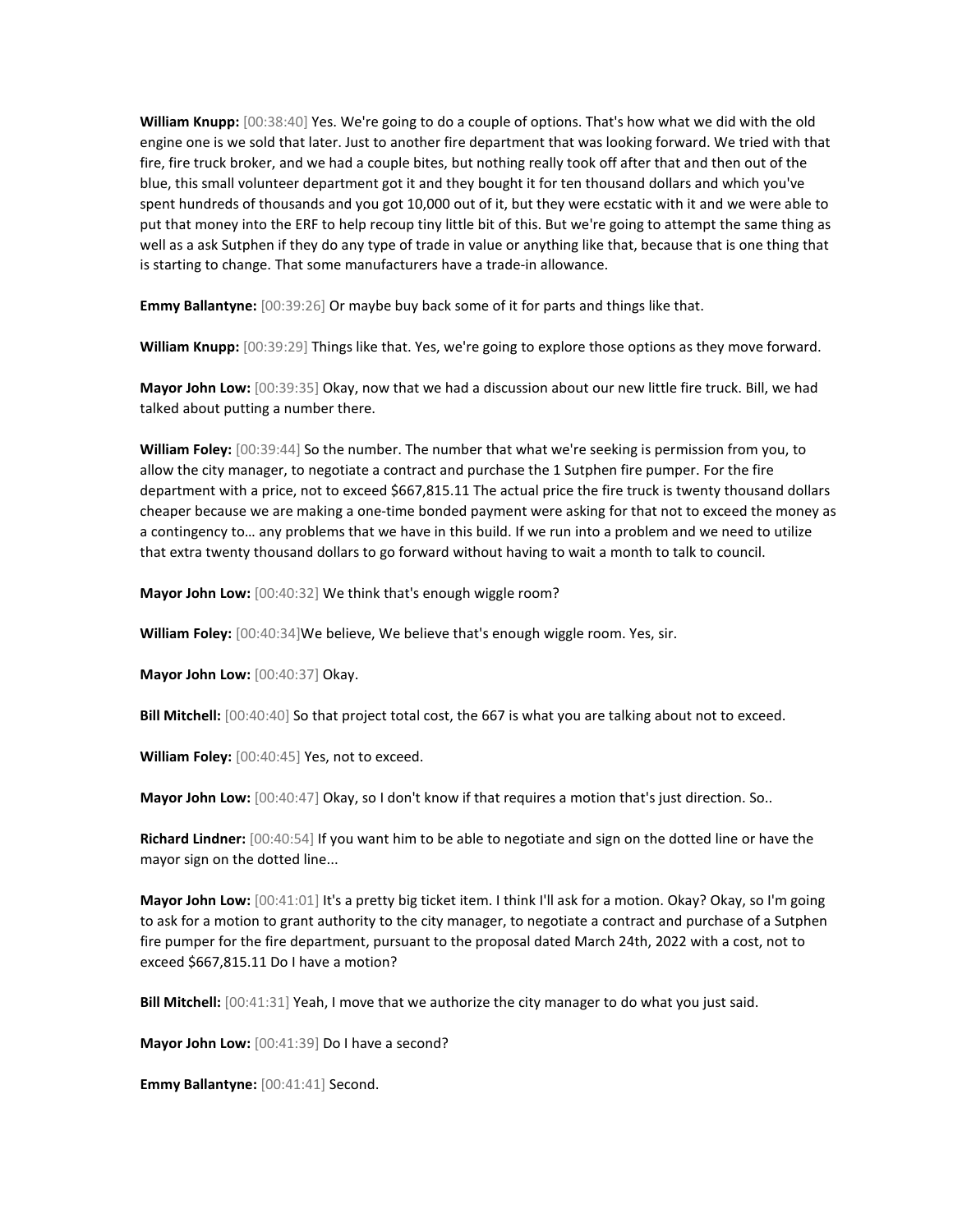**Mayor John Low:** [00:41:42Thank you. Emmy, I have a motion and a second, all in favor? (all say aye) Opposed? Hearing none. You've got your direction Mr. Foley. Thank you. Thank you all very much. Appreciate it Billy and Justin for all the work you did to bring us those numbers.

**William Foley:** [00:42:01] I can tell you, and Billy and I have had a couple of meetings on this, never ever in our history have you had a better firefighting capability, then when this truck hits this house, this big. It will be the most advanced firefighting apparatus that they've ever had here. And I think the council should be very proud of that. .

**Mayor John Low:** [00:42:31] Wonderful.

**Emmy Ballantyne:** [00:42:31] We just need to tell all of our residents not to start a fire for another two years.

**14. Discussion/Action: Painting the railings and pedestrian bridge on Edsel Parkway Mayor John Low:** [00:03:27] I'm going to move item. Number 14, discussion action for painting the railings of pedestrian bridge on the Edsel Parkway. If you are here and have not signed in, please do if you could do so. Michelle, we all good.

**Michelle Pack:** [00:03:38] We're good.

**Mayor John Low:** [00:03:39] Okay, so um we, with input from some of our neighbors. We have been testdriving, a few colors for the railings down there, on the bridge that we were repairing or the one right across from it. We had some selections, some options. I've gotten several emails over the weekend from folks about preferences. I would love for you guys to tell us who you are and what you would like to say.

**Paul Bauml:** [00:04:08] I'm Paul, Paul Bauml I live on Seford Drive. Thanks for having me here, and I much prefer the green. I think it'll look really good. It look as nice as that black fencing, on the playground. And the green won't show up the rust. And so it will be a lot easier to maintain and the only the only opposition I heard from anybody in talking about it was the safety considerations and over the weekend. I went driving up and down the intersection and I realized that that's silver paint is not reflectorized. So it doesn't show up any more than that. Somebody's shiny, I'm serious, the, the driveway on a smooth surface of the driveway. It kind of reflects the light and that's about how much that paint railing reflects also. And I drove down Crestwood. There's a yield sign that has a metal pole and you can see the yield sign very clearly. I mean it's like a light, but then you can't see that silver metal pole either because it's not reflectorized either. So, so I don't think there's any danger for my painting, it green. I don't think there's any advantage that painting it silver. And that silver is really, really loud in the day. And I think the green is kind of, kind of hide it and so that I really advocate for the green.

**Mayor John Low:** [00:05:25] Okay. Thank you Mr. Bauml, anyone else here to speak on this particular item? Hearing, none. Council, we've kind of had some discussions as these test-drive, any thoughts as to colors.

**Bill Mitchell:** [00:05:41] I think the green is great. I think maybe we could have some reflective, just little buttons or whatever on the corners to catch the eye at night and leave it. It's a great idea.

**Mayor John Low:** [00:05:52] Okay.

**Kate Lanfear:** [00:05:57] I kind of like the green. I did not like the red.

**Emmy Ballantyne:** [00:05:57] I like the green also. I think it kind of goes away, which is nice.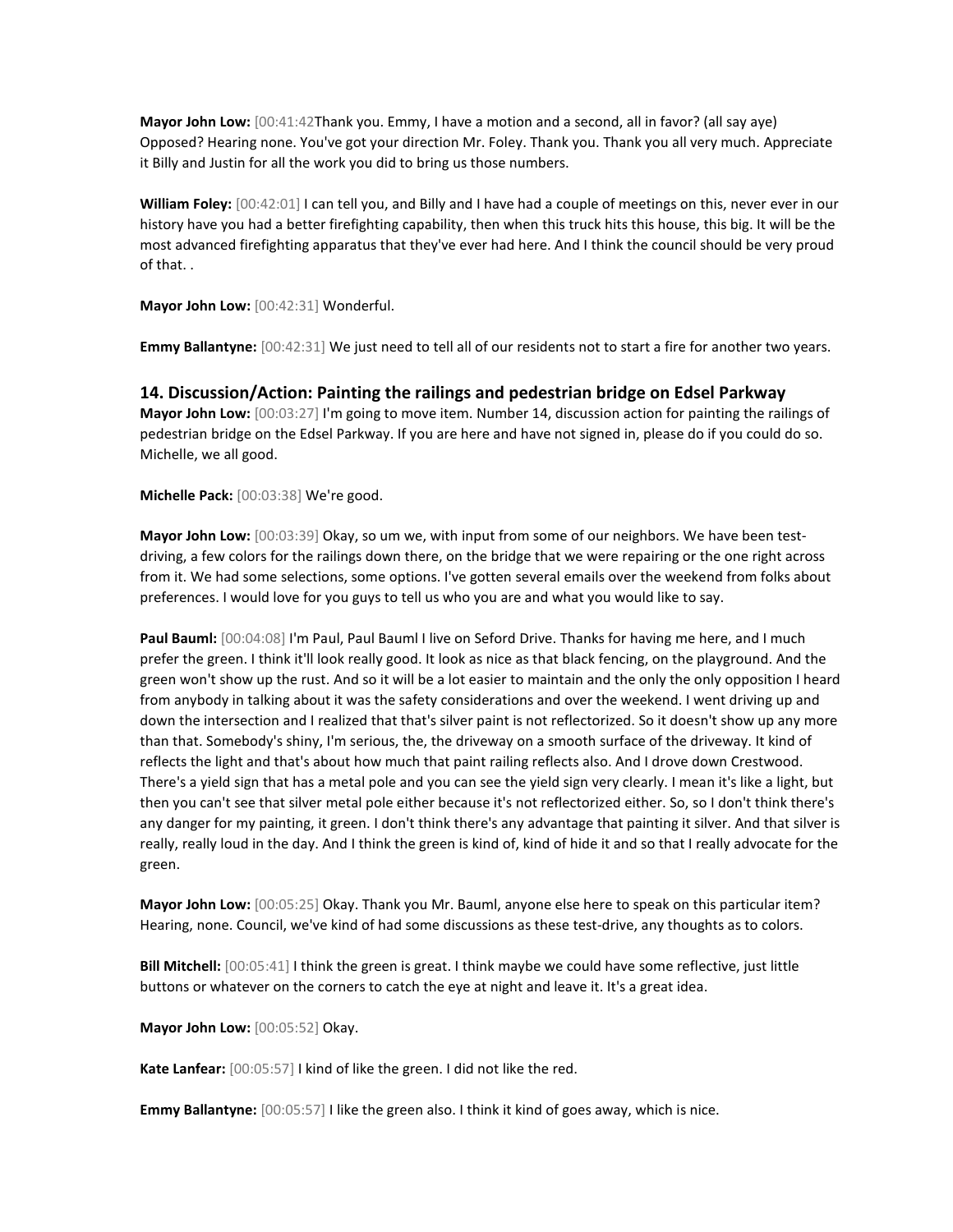**Mayor John Low:** [00:06:02] Okay, and I agree. I think the green looks great will be complementary to the light poles. And it'll soften the railing because they are a bit of an eyesore as they are currently painted. Um really don't need a motions, this is just direction. Do we need a motion?

**Richard Lindner:** [00:06:16] Unless you really want one but...

**Mayor John Low:** [00:06:18] I don't think we do. Rick, will you get with Bill and let's get those painted green and I had some other discussions with Bill if you'll get with him about that.

**Rick Baldarrama:** [00:06:28] Yes, sir.

**Mayor John Low:** [00:06:28] Great. Thank you. Mr. Bauml. Thanks for coming. You're welcome to stay, you do not have to.

**Paul Bauml:** [00:06:36] Okay. I think I'll leave.

#### **15. Discussion from monthly reports as submitted in the council packets.**

**Mayor John Low:** [00:42:37Okay. So, unless I've missed anything, I think we're done to item 15, which is a discussion or questions about the monthly reports from the heads of our department, and we had a chance to review them. Any, any questions specific to an area regarding these reports. Roger anything interesting going on in anything that you referred to is noteworthy?

**Roger Mangum:** [00:43:06] No, sir. We're doing fine.

**Mayor John Low:** [00:43:09] Great. Great Rick?

**Rick Baldarrama:** [00:43:10] No, sir. Just the guys have been running an extra truck out for lunch and stuff for leaf bags. I mean, there's tons. They've been working on that.

**Mayor John Low:** [00:43:21] Remind me of when are we going to be coming to us for a new garbage truck?

**Rick Baldarrama:** [00:43:27] The last one you approved we should be getting it next month.

**Mayor John Low:** [00:43:32] Oh, good. Good. Okay, Billy anything in your area?

**William Knupp:** [00:43:38] Really about the only other thing is that I gave you the covid update as of April 5th. And the latest update, we're down to 58 cases that are hospitalized right now and 17 new hospitalizations. So we're continuing to find the kind of drop offs. Don't know where it's going to lead. But that's where we sit.

**Mayor John Low:** [00:43:57] What about you, Michelle, Assistant City Manager?

**Michelle Pack:** [00:44:01] I just wanted to point out that on the balance sheet, the general fund balance appears negative as of March, 31st, that's only if all of the checks were cleared and everything, you know, all the money that was out there was cashed in as of March 31st, but I'm trying to play the interest rate. I waited until April 1st. I had Outlook ready to go with an automatic email that was going out to the bank at 8, a.m. On April 1st to transfer the money. Because interest rates are so low right now. I want to just try to cash in on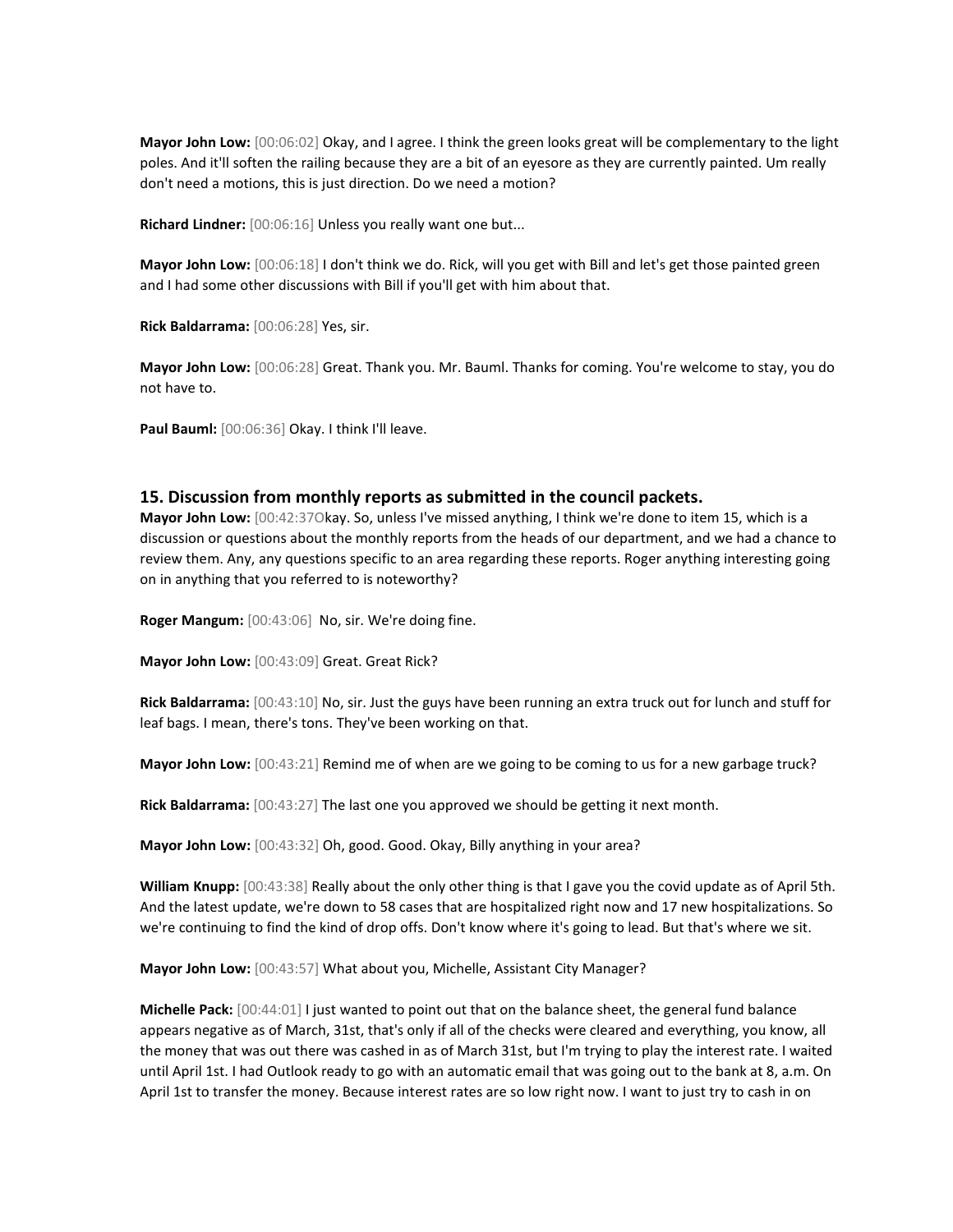that, March, 31st balance being larger and wait until the next day. So it doesn't look pretty, but the money was there.

**Mayor John Low:** [00:44:44] Okay, great. Mr. Foley?

**William Foley:** [00:44:48] Just two things for my emails. My city manager report, we will have. We're on track to have you a bid before you in the May meeting for your generator. Thanks to Richard. He's been helping us with that and teaching me about CIVICAST and all kinds of good stuff. Also, the repairs on the Seford bridge work are done. You know, that cause you went and looked at the color and in my email I said I was waiting on Pape Dawson. Got the invoice from Pape Dawson. Everything has been in submitted to HEB, and I have had positive contact with them. We're just waiting for a check.

**Mayor John Low:** [00:45:26] Great. Okay, and then any feedback on the party last week?

**William Foley:** [00:45:33] Everything I've heard is positive.

**Mayor John Low:** [00:45:36] I get the same feedback as well. I'm sorry for the folks who couldn't make it. I just never dreamed that it was Fiesta week, but it was so. But it was nice to get a group back together again and then kind of thank them. And a lot of these commissions and barely met. So I think that I met each other.

**Bill Mitchell:** [00:45:54] Well you could set that date for next year because it won't be fiesta.

**Mayor John Low:** [00:45:59] Okay. Good. Well, thank you everybody for your reports.

### **16. Executive Session**

# **a. Council will convene into executive session under Texas Government Code § 551.074 (Personnel Matters) discussion on City Manager's Contract**

The executive discussion began at 4:46pm and the meeting reconvened at 5:56pm.

#### **17. Discussion/Action: matters discussed in executive session.**

**Mayor John Low:** [00:45:59] Okay. Good. Well, thank you everybody for your reports last item we have well, let's see. We've got an executive session coming up to discuss, which is Council convenient, executive session, Texas government code, 550 1.07 for personnel matters for discussion on the city managers contract. So we will go into executive session for 4:46, okay.

**Mayor John Low:** [00:56:47] Okay, it is 456 and we are going to reconvene our regular April 11th meeting. Executive session, we discussed items as important as announced. And I'm going to ask for a motion to extend the city manager, a three-year contract pursuant to terms discuss during executive session.

**Peter Mako:** [00:57:13] I would like to make a motion that we approve the terms and condition discussed for the three-year contract for city manager as discussed in the executive session.

**Mayor John Low:** [00:57:25] So thank you. Mr. Mako perfect.

**Emmy Ballantyne:** [00:57:29] I'll second.